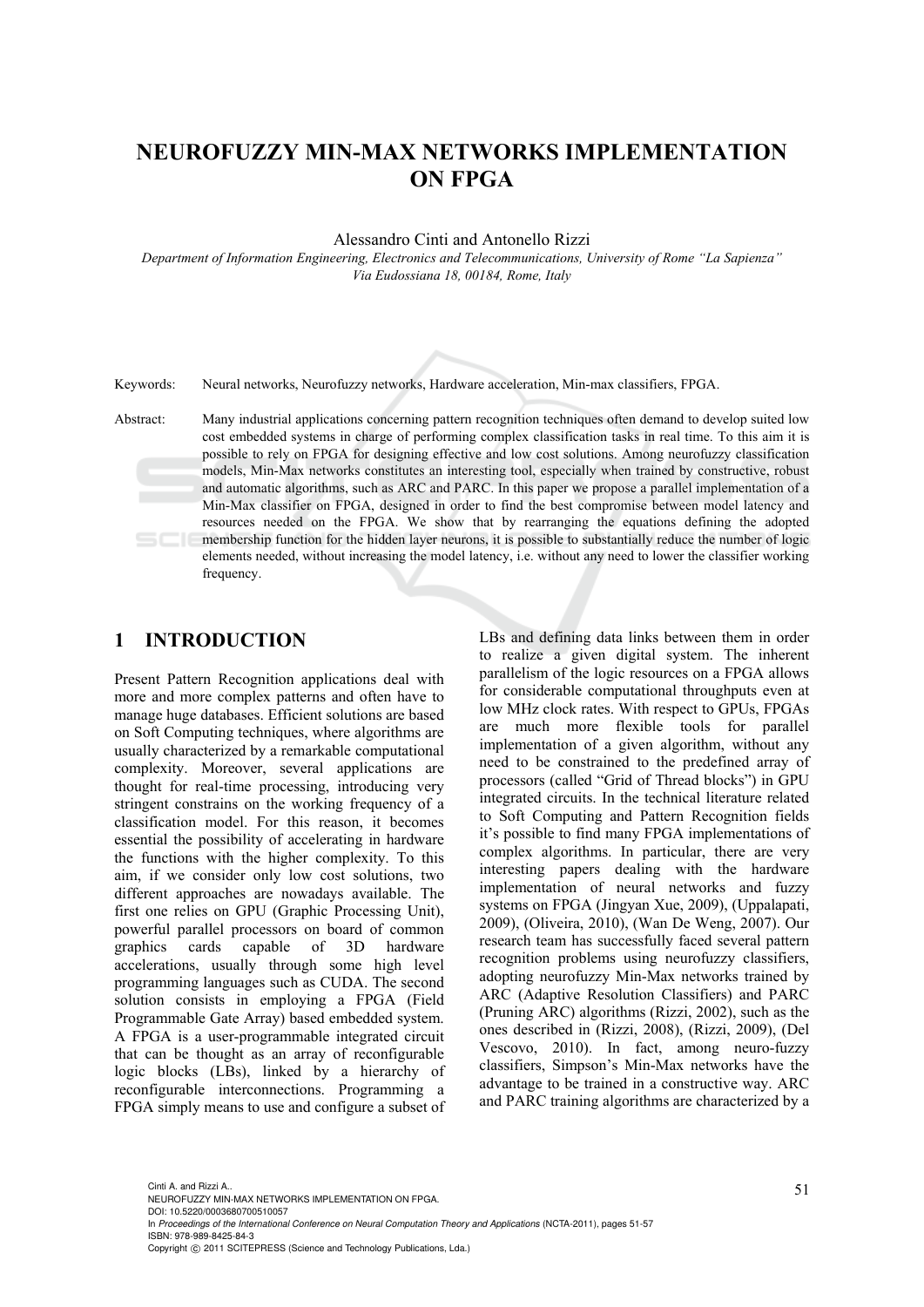high automation degree and allow to synthetize Min-Max neurofuzzy networks with a remarkable generalization capability. For this reason we have planned to adopt Min-Max neurofuzzy classifiers as the core of some real time pattern recognition applications, facing in a first step the design of embedded systems characterized by high performances. To this aim we started to implement Min-Max networks on FPGA, searching for the best compromise between parallelization degree and hardware resources request, in terms of the number of LBs. In this paper we propose an efficient solution representing an interesting compromise between the above mentioned objective functions.

### **2 MIN-MAX NEUROFUZZY NETWORKS: AN OVERVIEW**

From the point of view of data driven modelling techniques, many practical applications concerning diagnostic and identification problems can be expressed and solved as classification problems. Basically a classification problem can be defined as follows. Let *P*:  $R^N \rightarrow L$  be an unknown oriented process to be modelled, where  $R^N$  is the domain set and the codomain *L* is a label set, i.e. a set in which it is not possible (or misleading) to define an ordering function and, hence, any dissimilarity measure between its elements. Let *K* be the number of classes in *L*. Let  $S_{tr}$  and  $S_{ts}$  be two sets of inputoutput pairs, namely the training set and the test set, subject to the constrain  $S_{tr} \cap S_{ts} = \emptyset$ . Once fixed a target model family *T*, a training algorithm is in charge of synthetizing a particular instance  $T^*$  of  $T$ , exclusively on the basis of the information contained in  $S_{tr}$ , such that the classification error of  $T^*$ computed on  $S_{ts}$  will be minimized.

Once trained, a classification model should be able to classify correctly any *N*-dimensional input vector  $x$  belonging to the classification process domain (*generalization capability*).

The Min-Max classification strategy consists in directly defining the decision regions of the unknown classification process to be modeled by covering the patterns of the training set with hyperboxes. This technique has been originally proposed in (Simpson, 1992).

A hyperbox defined in  $R^N$  is a finite polyhedral region delimited by 2*N* hyperplanes, each constrained to be parallel to the coordinate axes of the input space reference system. On the basis of these constraints, it is possible to establish

univocally the size and the position of each hyperbox by means of two vertices, namely the minimum (Min) point  $\nu$  and the maximum (Max) point  $w$ , where  $v$  and  $w$  are respectively the closest and the farthest vertices to the origin of the domain reference system. Since we are facing an exclusive classification problem, each hyperbox is associated with a unique class label *k*. Several hyperboxes can be associated with the same class label *k*. With the notation  $HB_{ik}$  we mean that the *j*-th hyperbox is associated with the class label *k*, and the number of hyperboxes associated with this class label is *Jk*. Considered as a crisp set, each hyperbox can be fuzzified by associating with it a membership function. In the following we will consider the membership function proposed by Simpson (Simpson, 1992), in which the slope outside the hyperbox  $HB_{jk}$  is established by the real and positive fuzziness parameter  $γ$ , i.e.:

$$
\mu_{jk}(\mathbf{x}, \mathbf{v}_{jk}, \mathbf{w}_{jk}; \gamma) =
$$
  
=  $\frac{1}{N} \sum_{i=0}^{N-1} (1 - f(\mathbf{x}_i - \mathbf{w}_{ijk}; \gamma) - f(\mathbf{v}_{ijk} - \mathbf{x}_i; \gamma))$  (1)

We define  $f(z, \gamma)$  as a soft-limiter function:

$$
f(z; \gamma) = \begin{cases} 0, & \gamma z < 0 \\ \gamma z, & 0 \le \gamma z \le 1 \\ 1, & \gamma z > 1 \end{cases}
$$
 (2)

where *z* is a real positive number.



Figure 1: The hyperbox membership function with  $\gamma = 0.5$ .

Figure 1 shows the typical shape of the original Simpson's membership function in the case of a two dimensional  $(N = 2)$  support space for  $\gamma = 0.5$ .

A Min-Max classification model is a feedforward three-layer neural network (see Figure 2). The first layer is a dummy one, aiming only to supply the input features to each neuron of the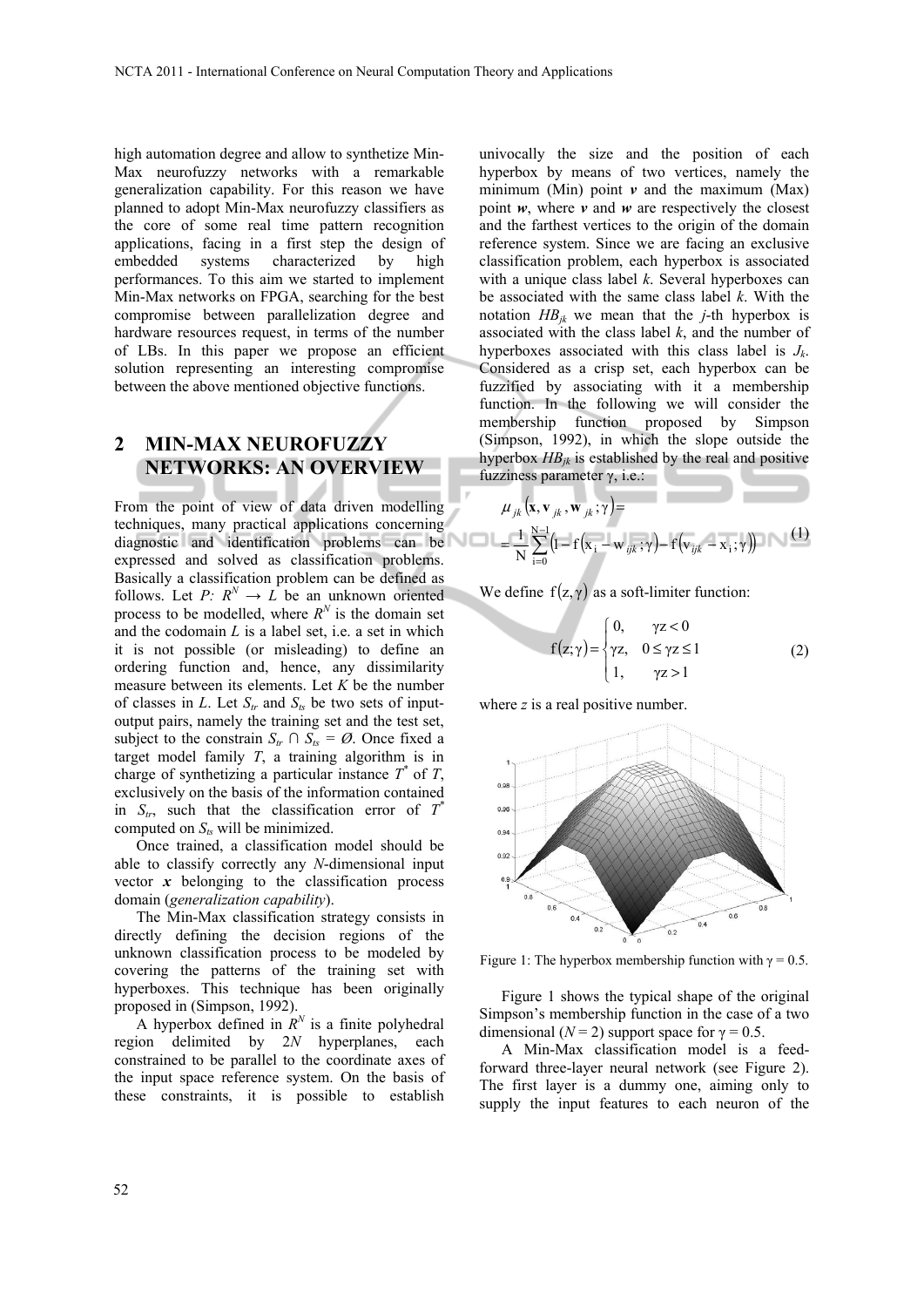second (hidden) layer. Each neuron of the hidden layer corresponds to a hyperbox and it computes the membership of the input pattern with respect to that hyperbox. Adopting the same notation used so far, we can say that the total number *M* of neurons in the hidden layer is:

$$
M = \sum_{k=0}^{K-1} J_k \tag{3}
$$

Let *J* be the class represented by the higher number of hyperboxes, i.e:

$$
J = \max_{0 \le k \le K-1} (J_k). \tag{4}
$$

The third (output) layer is composed of one neuron for each class. Each neuron of the output layer determines the fuzzy membership value of the input pattern with respect to the corresponding class, by computing the fuzzy union of the outputs of all neurons in the hidden layer associated with the corresponding class *k*, i.e:

$$
\mu_k(\mathbf{x}) = \max_{0 \le j \le J_k - 1} (\mathbf{x})
$$
 (5)

Since the input space dimension *N* and the number of classes *K* are fixed by the classification problem, it is obvious to state that the structural complexity of a Min-Max network is directly represented by the total number *M* of neurons in the hidden layer. When dealing with exclusive classification problems, the class corresponding to the maximum membership value is selected as the output class label (winner takes all strategy, WTA in Figure 2), i.e.:

$$
C = \arg \max_{0 \le k \le K-1} (\mu_k(\mathbf{x})) \tag{6}
$$

When computing the classification performance on a test set, if *C* is different from the target output label (the class label associated with the input pattern *x* in the test set), we have an error. If more than one class reaches the maximum membership value, we have an indetermination. Starting from a given training set, a constructive learning algorithm for a Min-Max network must establish the number, position and size of each hyperbox. To this aim, we use the Adaptive Resolution Classifier (ARC) and Pruning Adaptive Resolution Classifier (PARC) learning algorithms. A detailed description of ARC/PARC training procedure can be found in (Rizzi, 2002).

# **3 FPGA TARGETED IMPEMENTATION**

In this work we propose an interesting implementation for the Min-Max classification model targeted to a FPGA hardware device. We have considered a FPGA implementation because it offers the best tradeoff between cost and customizability. The latter factor reveals to be essential for computational cost and hardware complexity to be reduced.



Figure 2: The structure of a Min-Max neurofuzzy classifier.

As concerns similar works, in (Liang, Y., 2006) a FPGA implementation of a Min-Max neural network called MRC-FMMC is proposed. This classifier is a variant of the classical Min-Max network proposed by Simpson (described in the previous section) and it is based on the computation of a fuzzy hyperbox reliability. For this reason, any comparison with our targeted FPGA implementations is not significant.

In this section, we will propose both a plain implementation and an optimized one of a classical Min-Max neural network. The presentation of a plain implementation has the only purpose to represent a term of comparison with the proposed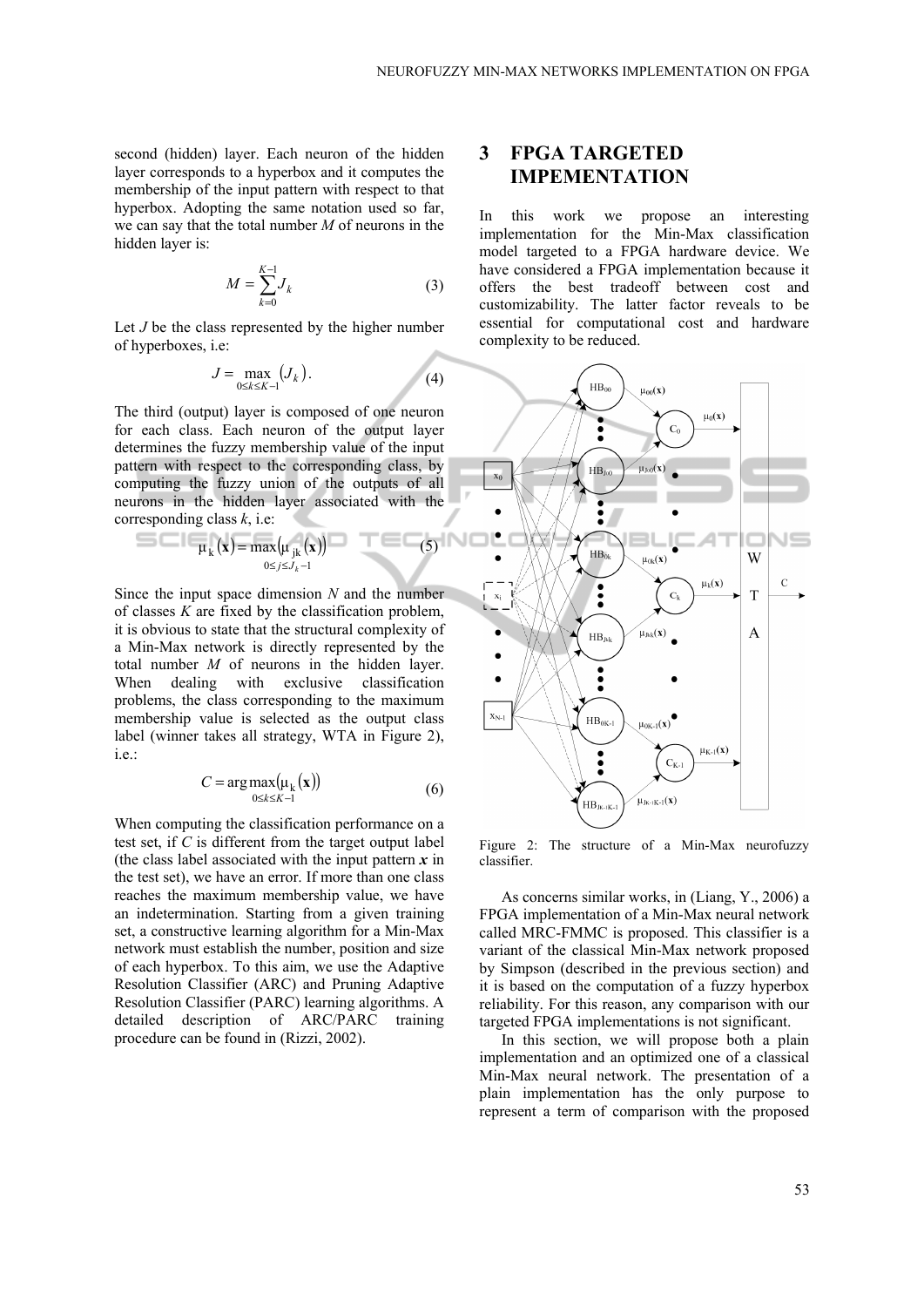optimized version. Even though the two implementation strategies are different both the architectures are based on the same constituent blocks. Figure 3 shows a conceptual scheme of the implemented architecture.



Figure 3: Min-Max classification model functional scheme.

The UART block is intended for creating both configuration and control interfaces with an external PC that communicates with the system accessing it through the CONFIG/CTRL port. The V-MEM and W-MEM blocks, as their names can suggest, are memory blocks that contain respectively *v* and *w* hyperbox vertices.

The  $\mu$ P block represents a microprocessor in charge of the following tasks: managing the memory accesses by the UART block in both directions; loading γ into the MINMAX block and *v* and *w* vertices respectively into the V-MEM and W-MEM blocks; correctly transferring the vertices *v* and *w* to the hyperboxes during processing; managing all the accesses to the MINMAX block configuration and performance register.

The MINMAX block receives as input the feature vector (DATA IN port) that has to be classified, performs all the operations defined by equations (1), (5) and (6), returning the class label (DATA OUT port).

The MINMAX block is the main processing element and since most of the differences between the plain and the optimized versions of the classifier are at hyperbox level we will explain it in a greater detail. The MINMAX block conceptual scheme is shown in Figure 4, that depicts the three-layer structure of a Min-Max neural network.

Once the system is configured, the input data is ready to be processed. Each *N*-dimensional input vector requires *N* clock cycles to completely enter and feed the classification model. This is realized using a DELAYLINE with length *J*, as defined in Equation (4), so that all the *j*-th hyperboxes (each one belonging to a different class *k*) receive the samples from the same tap of the delayline. We exploited this structural choice to use just one comparator to calculate  $\mu_k(\mathbf{x})$  as in Figure 5.



Figure 4: MINMAX block conceptual scheme.

As shown in Figure 4 the *K* comparators (class comparison blocks  $\text{CMP}_0$ ,  $\text{CMP}_1$ ,  $\text{CMP}_2$ ) compute the values (5) entering the final comparator CMP (output layer) that produces the class label identifying which class *x* belongs to, as described in (6). The hyperbox architecture that we implemented for the plain version of the Min-Max classification model is shown in Figure 6. Inspecting Figure 6 it's easy to recognize all the operations described in (1). For example, the summation is implemented using an accumulator as depicted within the rectangular dashed line.



Figure 5: Comparator conceptual scheme.



Figure 6: Hyperbox implementation scheme (plain version).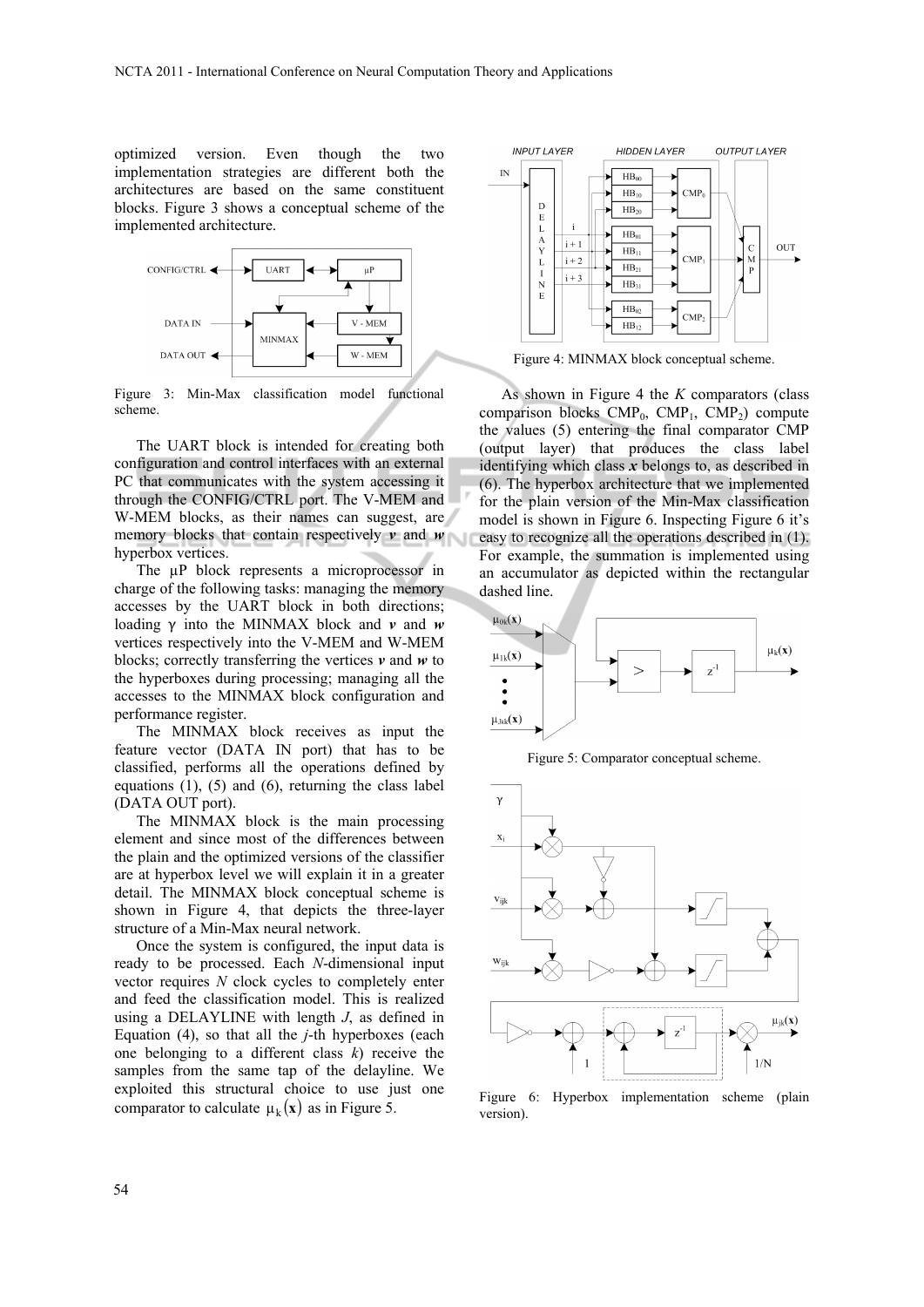As we mentioned at the beginning of this section we describe an efficient way to compute an hyperbox memebership function. As we will see in the following, by rearranging the terms in (1) it is possible to synthesize a slight variation in the classical Min-Max neural network architecture, in which both computational and hardware cost benefits are remarkable.

#### **3.1 Efficient Computation of Fuzzy Memberships**

Let *x* be the *N*-dimensional input vector of a Min-Max neural network made up of *M* hyperboxes. Let  $\nu$  and  $\nu$  be, respectively, the sets of all the closest and farthest vertices to the origin of a defined reference system for all the hyperboxes.

We can express the *j*-th membership function associated with the class label *k* defined in (1) as follows:

$$
\mu_{jk}(\mathbf{x}, \mathbf{v}_{jk}, \mathbf{w}_{jk}; \gamma) =
$$
\n
$$
= 1 - \frac{1}{N} \sum_{i=0}^{N-1} (f(\mathbf{x}_i - \mathbf{w}_{ijk}; \gamma) + f(\mathbf{v}_{ijk} - \mathbf{x}_i; \gamma)) =
$$
\n
$$
= 1 - \frac{\rho_{jk}(\mathbf{x}, \mathbf{v}_{jk}, \mathbf{w}_{jk}; \gamma)}{N}
$$
\n(7)

Exploiting the definition of the generic membership function (2), we obtain the following expressions:

$$
f(x_{i} - w_{ijk}; \gamma) =
$$
\n
$$
= \begin{cases}\n0, & 0 \le x_{i} < w_{ijk} \\
\gamma(x_{i} - w_{ijk}), & w_{ijk} \le x_{i} \le \frac{1}{\gamma} + w_{ijk} \\
1, & \frac{1}{\gamma} + w_{ijk} < x_{i} \le 1\n\end{cases}
$$
\n(8)\n
$$
f(v_{ijk} - x_{i}; \gamma) =
$$
\n
$$
= \begin{cases}\n0, & v_{ijk} < x_{i} \le 1 \\
\gamma(v_{ijk} - x_{i}), & v_{ijk} - \frac{1}{\gamma} \le x_{i} \le v_{ijk} \\
1, & 0 \le x_{i} < v_{ijk} - \frac{1}{\gamma}\n\end{cases}
$$
\n(9)

Combining expressions (8) and (9) we can distinguish five adjacent and disjointed intervals (labeled from I to V) in which the following function behaves differently:

$$
f(x_i - w_{ijk}; \gamma) + f(v_{ijk} - x_i; \gamma) =
$$
\n
$$
= \begin{cases}\n1, & 0 \le x_i < v_{ijk} - \frac{1}{\gamma}, < I \\
\gamma(v_{ijk} - x_i), & v_{ijk} - \frac{1}{\gamma} \le x_i < v_{ijk}, < II \\
0, & v_{ijk} \le x_i \le w_{ijk}, < III \\
\gamma(x_i - w_{ijk}) & w_{ijk} < x_i \le w_{ijk} + \frac{1}{\gamma}, < IV \\
1, & w_{ijk} + \frac{1}{\gamma} < x_i \le 1, < V\n\end{cases}
$$
\n(10)

We rearrange the terms in  $(10)$  in order to highlight the dependences with the variables defined as follows:

$$
\begin{cases}\n x'_{i} = \gamma x_{i} \\
 v'_{ijk} = \gamma v_{ijk} \\
 w'_{ijk} = \gamma w_{ijk}\n\end{cases}
$$
\n(11)

so that: 
$$
f(x'_{i} - w'_{ijk}) + f(v'_{ijk} - x'_{i}) =
$$
\n
$$
= \begin{cases}\n1, & 0 \le x'_{i} < v'_{ijk} - 1, & I \\
v'_{ijk} - x'_{i}, & v'_{ijk} - 1 \le x'_{i} < v'_{ijk}, & II \\
0, & v'_{ijk} \le x'_{i} \le w'_{ijk}, & III = \\
x'_{i} - w'_{ijk} & w'_{ijk} < x'_{i} \le w'_{ijk} + 1, & IV \\
1, & w'_{ijk} + 1 < x'_{i} \le \gamma, & V \\
= \rho_{ijk}(x'_{i}, v'_{ijk}, w'_{ijk})\n\end{cases}
$$
\n(12)

To obtain the resulting value from the hyperbox computing block we would have to make the following steps: sum the value obtained in (12) for all the *N* dimensions, divide the result by *N*, and then subtract it to 1. According to  $(5)$ , at this point, we would have to compare all the membership function values related to the hyperboxes associated to the same class *k*, choosing the maximum one as the overall class membership.

Since, by definition

$$
\rho_{ijk}(\mathbf{x}_{i}^{\prime}, \mathbf{v}_{ijk}^{\prime}, \mathbf{w}_{ijk}^{\prime}) \le 1 \tag{13}
$$

we can surely say that:

$$
\rho_{jk} \left( \mathbf{x}' \cdot \mathbf{v} \right)_{jk} \cdot \mathbf{w}'_{jk} \leq N \tag{14}
$$

As a consequence, we can compare the membership values of the two hyperboxes  $HB_{ik}$  and  $HB_{(i+1)k}$ , associated with the same class *k*, relaying on the following simplification: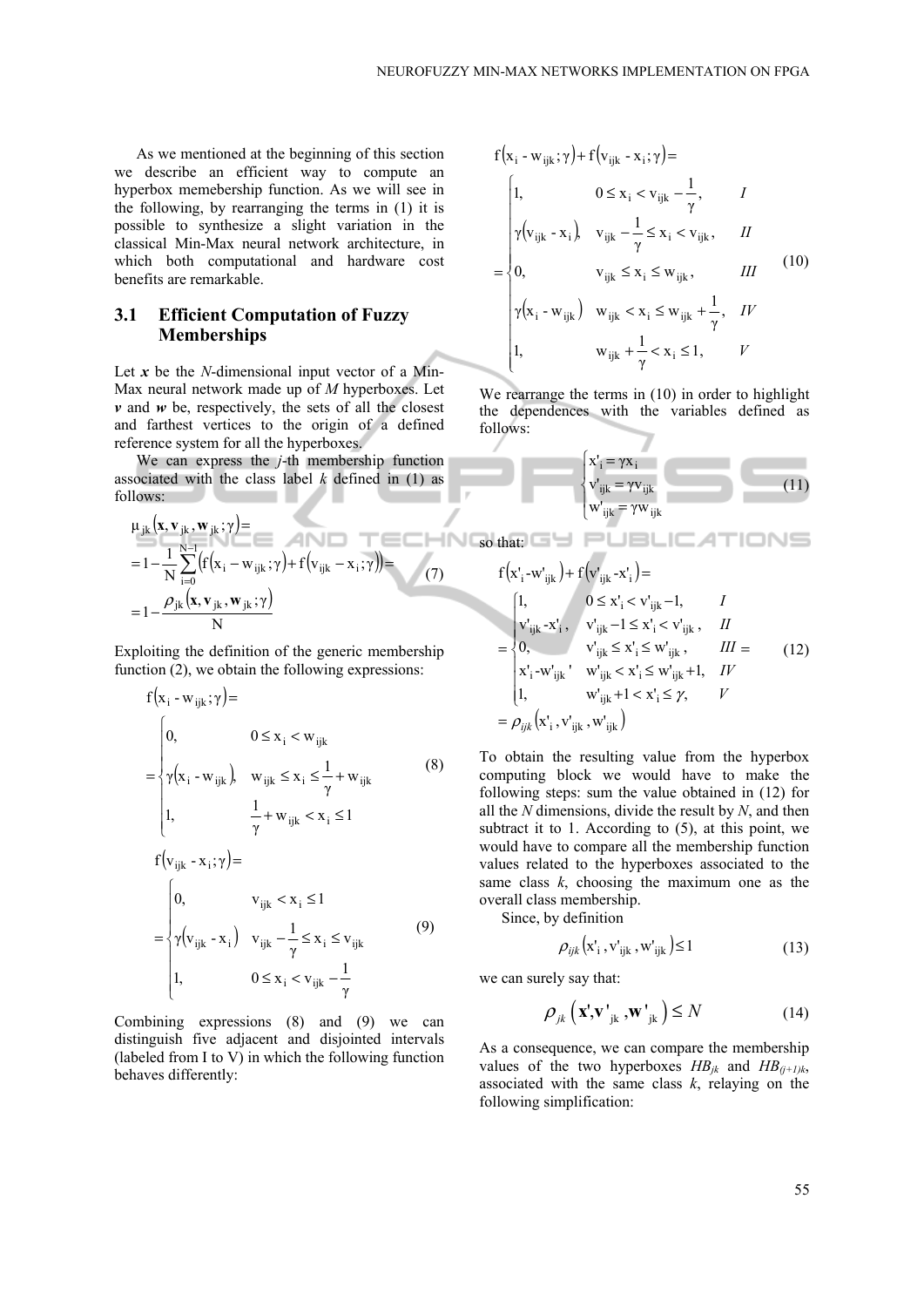$$
\max\left(1-\frac{\rho_{jk}(\mathbf{x}',\mathbf{v}_{jk}',\mathbf{w'}_{jk})}{N},\right.\newline 1-\frac{\rho_{(j+1)k}(\mathbf{x}',\mathbf{v'}_{(j+1)k},\mathbf{w'}_{(j+1)k})}{N}\right)=\n= \min(\rho_{jk}(\mathbf{x}',\mathbf{v'}_{jk},\mathbf{w'}_{jk})\newline \rho_{(j+1)k}(\mathbf{x}',\mathbf{v'}_{(j+1)k},\mathbf{w'}_{(j+1)k}))
$$
\n(15)

Neglecting the division by *N* and the subtraction to 1 we have only rescaled and inverted the ordering of  $\rho_{ik}$  functions related to the same class *k*.

Using this property we obtained a more efficient hyperbox implementation that will be used in the optimized version of the Min-Max classifier, as described in Figure 7.

# **3.2 Optimized Implementation**

The main structural difference between the plain and the optimized versions resides obviously on the implementation of the hyperbox, as it can be seen comparing Figure 6 to Figure 7.



Figure 7: Hyperbox implementation scheme (optimized version).

Moreover the V-MEM and W-MEM blocks in Figure 3, in the optimized version will contain respectively *v'* and *w'* vertices, that are the premultiplied by γ versions of the hyperboxes vertices *v*

and  $w(11)$ . We also have to add a multiplier to the beginning of the DELAYLINE in Figure 4, so that hyperboxes will receive *x'* instead of *x*. Finally, according to the result obtained in (15), we have to change the order relation that comparison blocks  $C_0$ ,  $C_1$ , ...,  $C_{K-1}$  and WTA represented in Figure 2 respectively perform in (5) and (6), from maximum to minimum.

### **3.3 Performance Comparison**

The latency of the system *D*, expressed in number of clock cycles necessary to calculate the output class is

$$
D = J + (N + 1) + 1 + K =
$$
  
= J + N + K + 2 (16)

where  $J$  is the length of the DELAYLINE (input layer),  $N+1$  is the number of clock cycles necessary for a hyperbox to calculate its result, 1 clock cycle of delay due to class comparison blocks (hidden layer) and *K* is the number of the class labels, corresponding to the number of clock cycles necessary to calculate the last comparison (output layer). The latency value is exactly the same in both versions.

Looking at the differences in term of combinational resources, from Figure 6 and Figure 7 we find that to implement an hyperbox in the plain version we need 4 adders and 4 multipliers, while in the optimized version we only need 3 adders. In this computation we considered that a subtraction operation is performed by an adder and a division operation is performed by a multiplier. Since the number of the hyperboxes in the system is *M*, we can say that to implement a complete Min-Max classification system in the plain version we need 4*M* adders and 4*M* multipliers, while in the optimized version we only need 3*M* adders and 1 multiplier (the one at the top of the DELAYLINE).

As a further result it is possible to observe that by construction, for all *i*, *j*, *k*, we have:

$$
\begin{cases}\n\mathbf{v}_{ijk} \leq \mathbf{w}_{ijk} \\
\mathbf{v}_{ijk} - \frac{1}{\gamma} \geq 0 \\
\mathbf{w}_{ijk} + \frac{1}{\gamma} \leq 1\n\end{cases}
$$
\n(17)

hence, obtaining:

1N

$$
\gamma \ge \frac{1}{\min_{i,j,k} \left(\mathbf{v}_{ijk}, 1 - \mathbf{w}_{ijk}\right)}.
$$
\n(18)